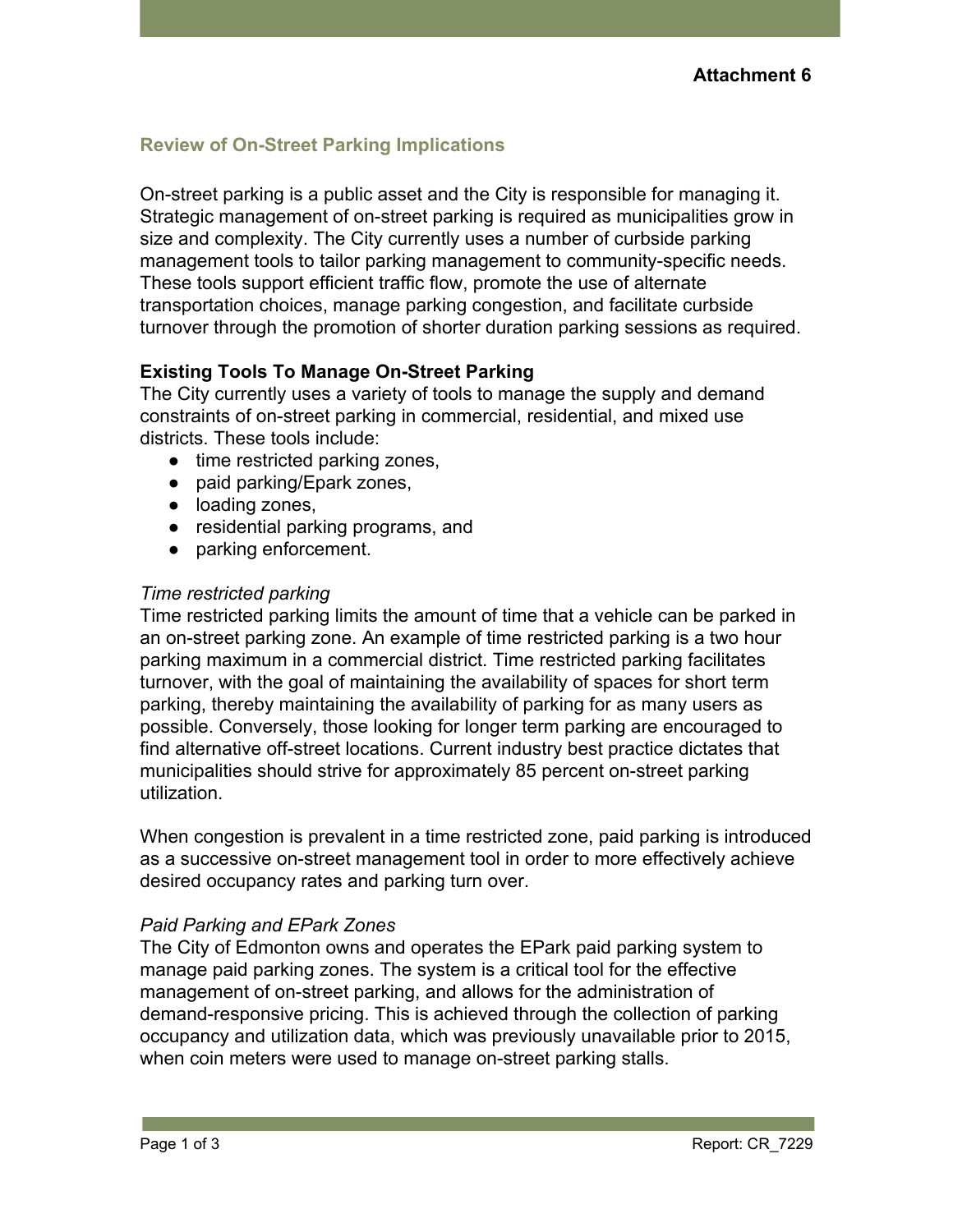As on-street parking is typically structured to appeal to short-term parkers and to preclude long-term parking, paid parking can be an effective management tool in achieving target occupancy rates for on-street zones and parking turn over.

Combinations of time-restricted parking, paid parking, fully restricted parking, and loading zones are often used to manage complex parking challenges in mixed-use districts where curbside parking may be required simultaneously for residents, their visitors, patrons to local businesses, employees of local businesses, and commercial vehicles.

#### *Residential Parking Programs*

The Residential Parking Program is currently designed to maintain exclusive availability of parking in residential areas for residential use and accommodate short term non-resident use. Historically, the residential parking program has been implemented in low density areas where, due to proximity to high demand destinations, there are on-street parking pressures. The program aims to guarantee that residents have an ability to park on the street within a short walking distance from their house. The program is not available to residents who live in multi-unit housing over 4 storeys in height.

#### *Parking Enforcement*

Effective enforcement is critical for the success of any of the above-mentioned on-street parking management tools. Anticipated introduction of Automated Parking Enforcement in 2020 is expected to bolster the City's capacity for enforcement of areas where on-street parking management tools are in place.

# **Outcomes of Open Option Parking and Impact to On-Street parking management**

Administration anticipates that demand for on-street parking will increase where new developments have under-provided for parking, as is the case today in some areas. Existing on-street parking management tools such as time-restricted parking, paid parking, and the establishment of residential parking programs will continue to be mobilized to address new on-street parking supply and demand constraints.

Alignment is required between the City's on-site approach to parking regulation and on-street parking management programs and tools, in order to ensure that the on-street parking resources are being effectively used in support of compact, walkable urban places. A partial review of on-street parking management is scheduled for completion by the end of 2020 through the Residential Parking Program Review. The development of the Residential Parking Management Policy and Program will include a robust public engagement and education